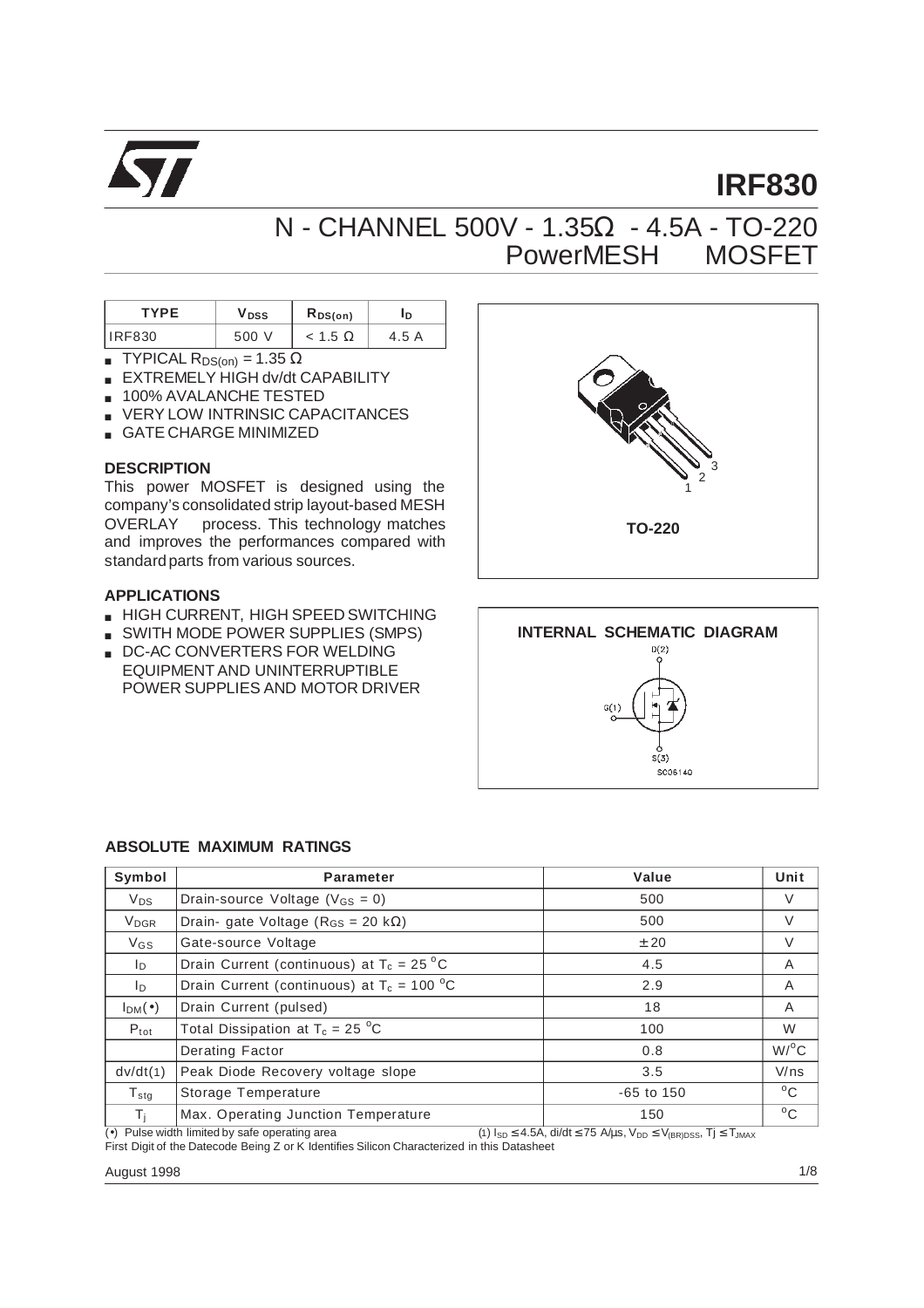### **THERMAL DATA**

| $Rthi-case$        | Thermal Resistance Junction-case               | Max I | 1.25 | $^{\circ}$ C/W $\parallel$ |
|--------------------|------------------------------------------------|-------|------|----------------------------|
| Rthi-amb           | Thermal Resistance Junction-ambient            | Max   | 62.5 | oC/W                       |
| $R_{\rm thc-sink}$ | Thermal Resistance Case-sink                   | Tvp   | 0.5  | $\rm ^{o}C/W$              |
|                    | Maximum Lead Temperature For Soldering Purpose |       | 300  | $\sim$                     |

#### **AVALANCHE CHARACTERISTICS**

| Symbol          | <b>Parameter</b>                                                                                                              | Max Value | Unit |
|-----------------|-------------------------------------------------------------------------------------------------------------------------------|-----------|------|
| <b>LAR</b>      | Avalanche Current, Repetitive or Not-Repetitive<br>(pulse width limited by $T_i$ max)                                         | 4.5       |      |
| E <sub>AS</sub> | Single Pulse Avalanche Energy<br>(starting T <sub>i</sub> = 25 °C, I <sub>D</sub> = I <sub>AR</sub> , V <sub>DD</sub> = 50 V) | 290       | mJ   |

#### **ELECTRICAL CHARACTERISTICS**  $(T_{\text{case}} = 25 \degree C \text{ unless otherwise specified})$ OFF

| Symbol        | <b>Parameter</b>                                                          | <b>Test Conditions</b>                  |     | Typ. | Max. | Unit     |
|---------------|---------------------------------------------------------------------------|-----------------------------------------|-----|------|------|----------|
| $V_{(BR)DSS}$ | Drain-source<br>Breakdown Voltage                                         | $I_D = 250 \mu A$ $V_{GS} = 0$          | 500 |      |      |          |
| <b>I</b> DSS  | Zero Gate Voltage<br>Drain Current ( $V_{GS} = 0$ ) $V_{DS} = Max Rating$ | $V_{DS}$ = Max Rating<br>$T_c = 125 °C$ |     |      | 50   | μA<br>μA |
| lgss          | Gate-body Leakage<br>Current $(V_{DS} = 0)$                               | $V$ <sub>GS</sub> = $\pm$ 20 V          |     |      | ±100 | nA       |

#### ON (∗)

| Symbol                             | <b>Parameter</b>                                                     | <b>Test Conditions</b>                                                                   | Min. | Typ. | Max. | Unit   |
|------------------------------------|----------------------------------------------------------------------|------------------------------------------------------------------------------------------|------|------|------|--------|
| $V$ <sub>GS<math>(th)</math></sub> | <b>Gate Threshold</b><br>Voltage                                     | $V_{DS}$ = $V_{GS}$ $I_D$ = 250 $\mu$ A                                                  |      | 3    | 4    | $\vee$ |
| $R_{DS(on)}$                       | Static Drain-source On $ V_{GS} = 10V$ $ _{D} = 2.7 A$<br>Resistance |                                                                                          |      | 1.35 | 1.5  |        |
| $I_{D(0n)}$                        |                                                                      | On State Drain Current $ V_{DS} > I_{D(on)} x R_{DS(on)max}$<br>$V$ <sub>GS</sub> = 10 V | 4.5  |      |      | A      |

#### DYNAMIC

| Symbol                                         | <b>Parameter</b>                                                                  | <b>Test Conditions</b>                                  | Min. | Typ.             | Max. | Unit           |
|------------------------------------------------|-----------------------------------------------------------------------------------|---------------------------------------------------------|------|------------------|------|----------------|
| $q_{fs}(*)$                                    | Forward<br>Transconductance                                                       | $V_{DS} > I_{D(on)} \times R_{DS(on)max}$ $I_D = 2.7$ A | 2.5  |                  |      | S              |
| $C_{iss}$<br>$C_{\rm oss}$<br>C <sub>rss</sub> | Input Capacitance<br><b>Output Capacitance</b><br>Reverse Transfer<br>Capacitance | $V_{DS} = 25$ V f = 1 MHz $V_{GS} = 0$                  |      | 610<br>120<br>10 |      | pF<br>pF<br>pF |

 $\sqrt{2}$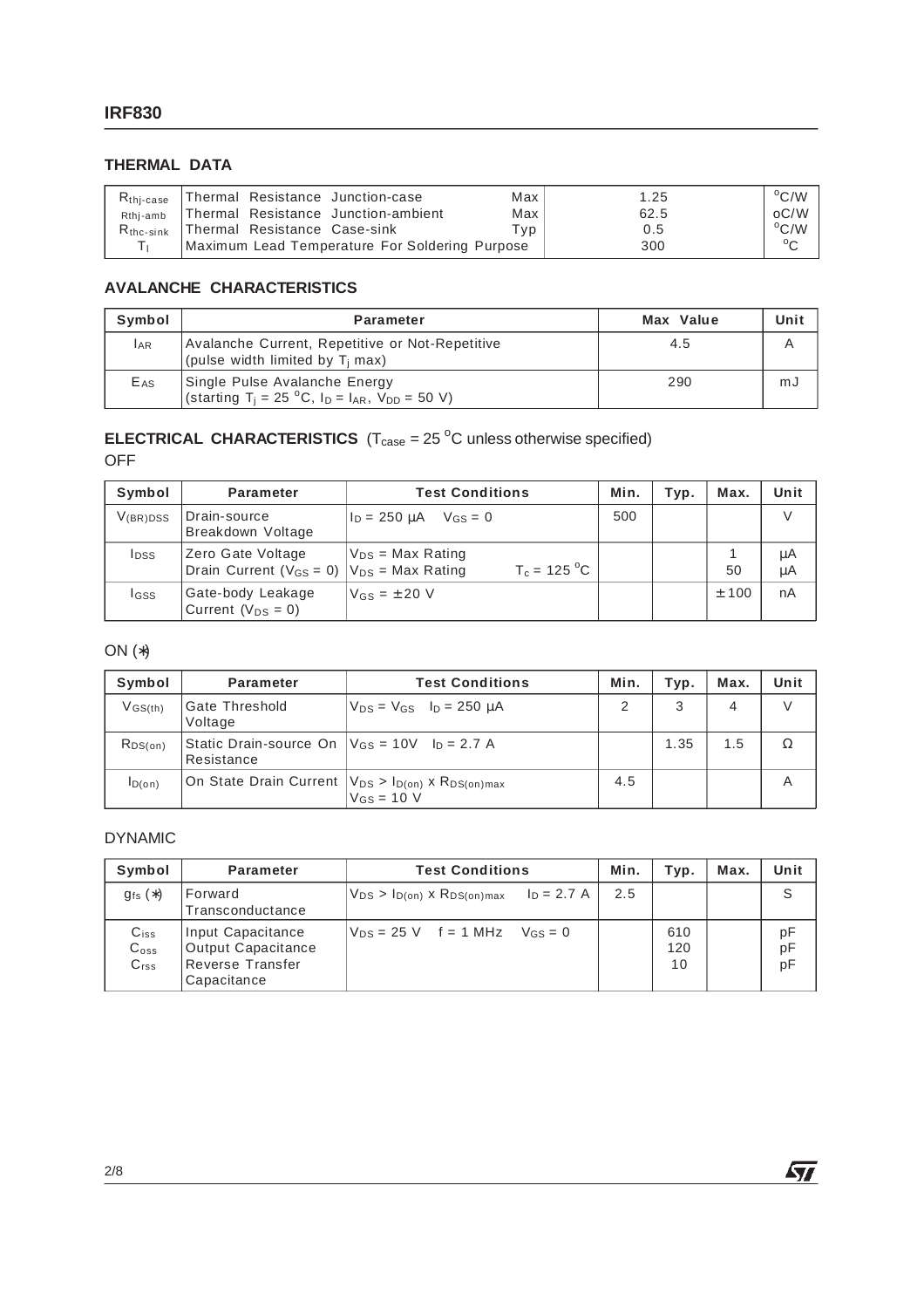#### **ELECTRICAL CHARACTERISTICS** (continued)

#### SWITCHING ON

| Symbol                     | <b>Parameter</b>                                             | <b>Test Conditions</b>                                                                               | Min. | Typ.           | Max. | Unit           |
|----------------------------|--------------------------------------------------------------|------------------------------------------------------------------------------------------------------|------|----------------|------|----------------|
| $t_{d(on)}$<br>t,          | Turn-on Time<br>Rise Time                                    | $V_{DD} = 250$ V $I_D = 2.9$ A<br>$R_G = 4.7 \Omega$ $V_{GS} = 10 V$<br>(see test circuit, figure 3) |      | 11.5<br>8      |      | ns<br>ns       |
| Qg<br>$Q_{gs}$<br>$Q_{gd}$ | Total Gate Charge<br>Gate-Source Charge<br>Gate-Drain Charge | $V_{DD} = 400$ V $I_D = 3$ A $V_{GS} = 10$ V                                                         |      | 22<br>7.2<br>8 | 30   | nC<br>nC<br>nC |

#### SWITCHING OFF

| Symbol       | <b>Parameter</b>      | <b>Test Conditions</b>                         | Min. | Typ. | Max. | Unit |
|--------------|-----------------------|------------------------------------------------|------|------|------|------|
| $t_f$ (Voff) | Off-voltage Rise Time | $V_{DD} = 400 \text{ V}$ $I_D = 4.5 \text{ A}$ |      |      |      | ns   |
|              | <b>Fall Time</b>      | $R_G = 4.7 \Omega$ V <sub>GS</sub> = 10 V      |      |      |      | ns   |
| t.           | Cross-over Time       | (see test circuit, figure 5)                   |      | 15   |      | ns   |

#### SOURCE DRAIN DIODE

| Symbol                                       | <b>Parameter</b>                                         | <b>Test Conditions</b>                                                                | Min. | Typ. | Max.      | Unit   |
|----------------------------------------------|----------------------------------------------------------|---------------------------------------------------------------------------------------|------|------|-----------|--------|
| I <sub>SD</sub><br>$I_{\text{SDM}}(\bullet)$ | Source-drain Current<br>Source-drain Current<br>(pulsed) |                                                                                       |      |      | 4.5<br>18 | A<br>A |
| $V_{SD}$ $(*)$                               | Forward On Voltage                                       | $I_{SD} = 4.5 A$ $V_{GS} = 0$                                                         |      |      | 1.6       | V      |
| $t_{rr}$                                     | Reverse Recovery<br>Time                                 | $I_{SD} = 4.5$ A di/dt = 100 A/us<br>$V_{DD} = 100 \text{ V}$ T <sub>i</sub> = 150 °C |      | 435  |           | ns     |
| $Q_{rr}$                                     | <b>Reverse Recovery</b><br>Charge                        | (see test circuit, figure 5)                                                          |      | 3.3  |           | μC     |
| <b>IRRM</b>                                  | Reverse Recovery<br>Current                              |                                                                                       |      | 15   |           | A      |

(∗) Pulsed: Pulse duration = 300 µs, duty cycle 1.5 %

(•) Pulse width limited by safe operating area

#### Safe Operating Area Thermal Impedance



nos Ranc

 $10^{-1}$  t<sub>p</sub> (s)

 $Z_{\text{th}} = k R_{\text{thJ-c}}$ 

 $\delta = \ensuremath{\dagger_{\mathrm{p}}}\xspace/\tau$ 

 $10^{-2}$ 

 $0.02$ 

 $0.01$ 

 $10^{-3}$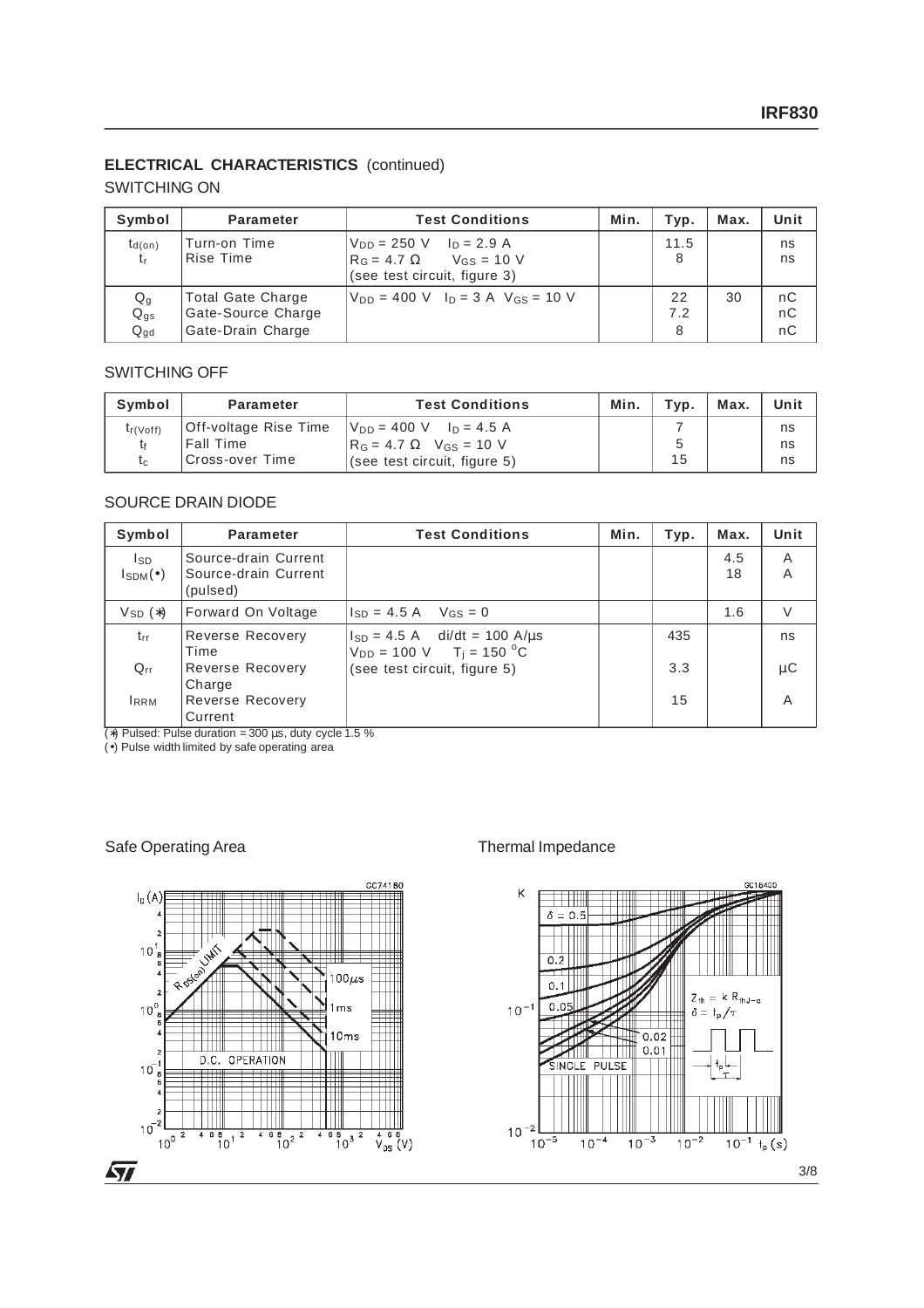#### Output Characteristics



**Transconductance** 



Gate Charge vs Gate-source Voltage



Transfer Characteristics



#### Static Drain-source On Resistance





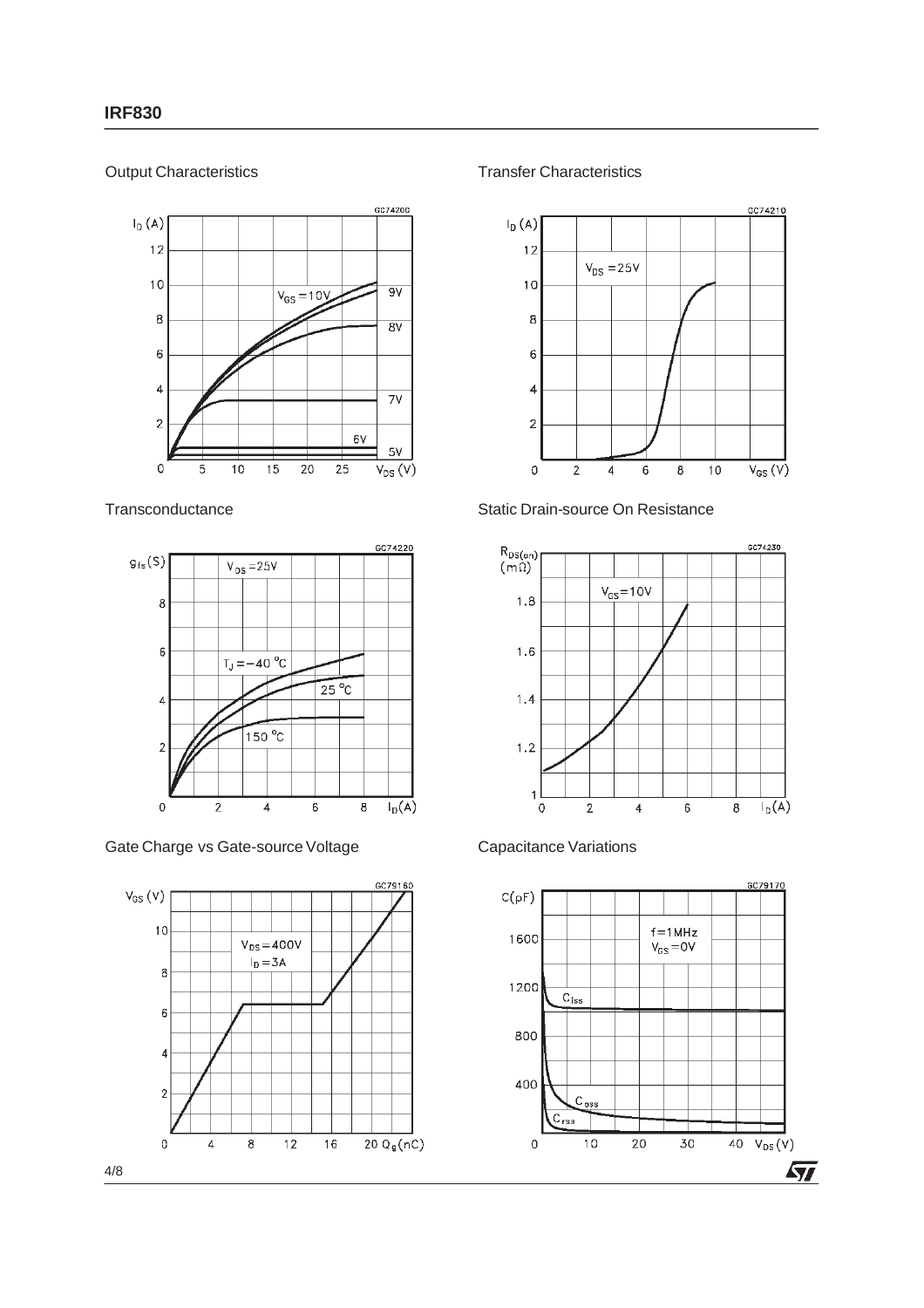



Source-drain Diode Forward Characteristics



Normalized On Resistance vs Temperature



 $\sqrt{27}$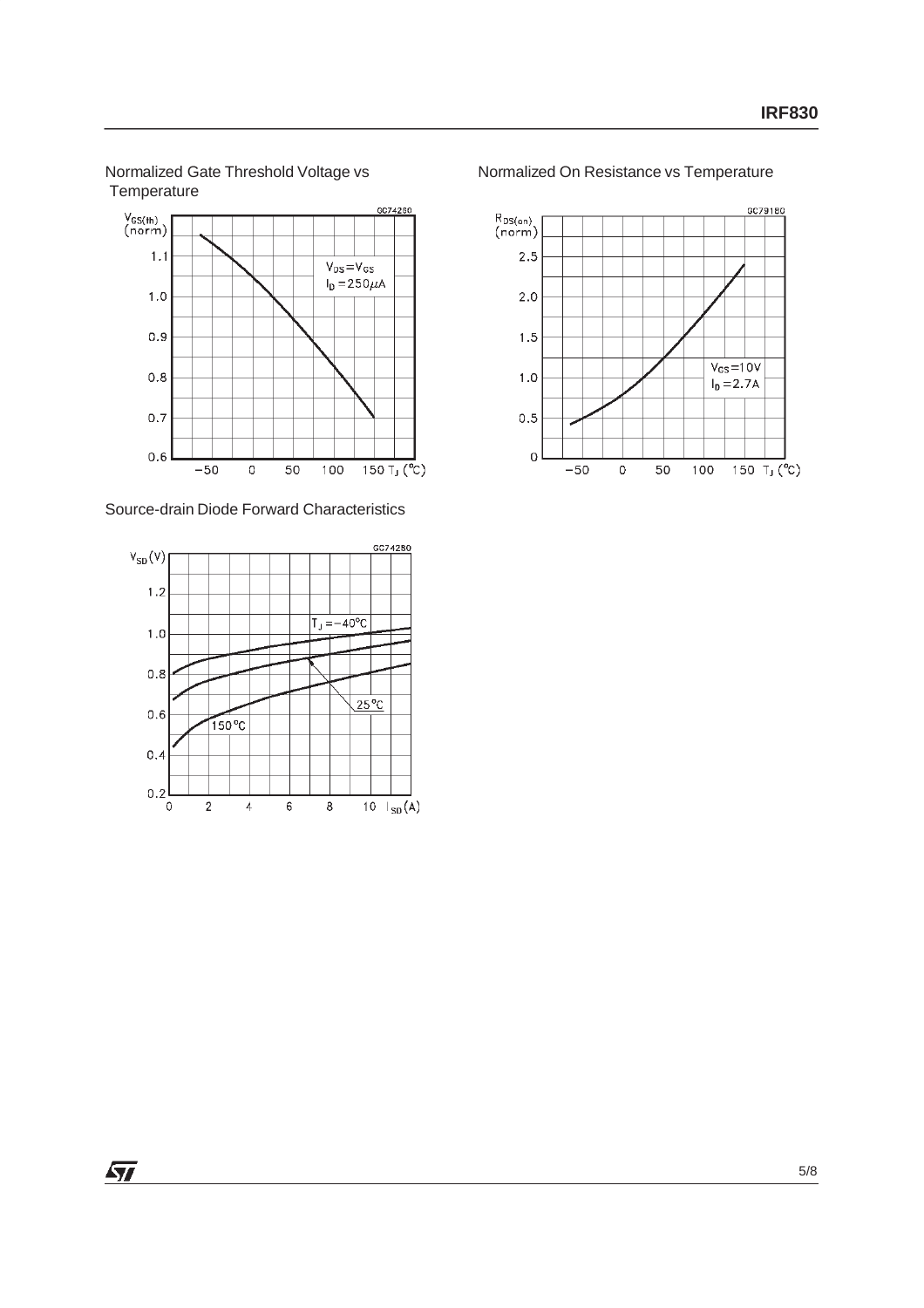

**Fig. 1:** Unclamped Inductive Load Test Circuit

**Fig. 3:** Switching Times Test Circuits For Resistive Load



**Fig. 5:** Test Circuit For Inductive Load Switching And Diode Recovery Times



#### **Fig. 1:** Unclamped Inductive Waveform



**Fig. 4:** Gate Charge test Circuit



勾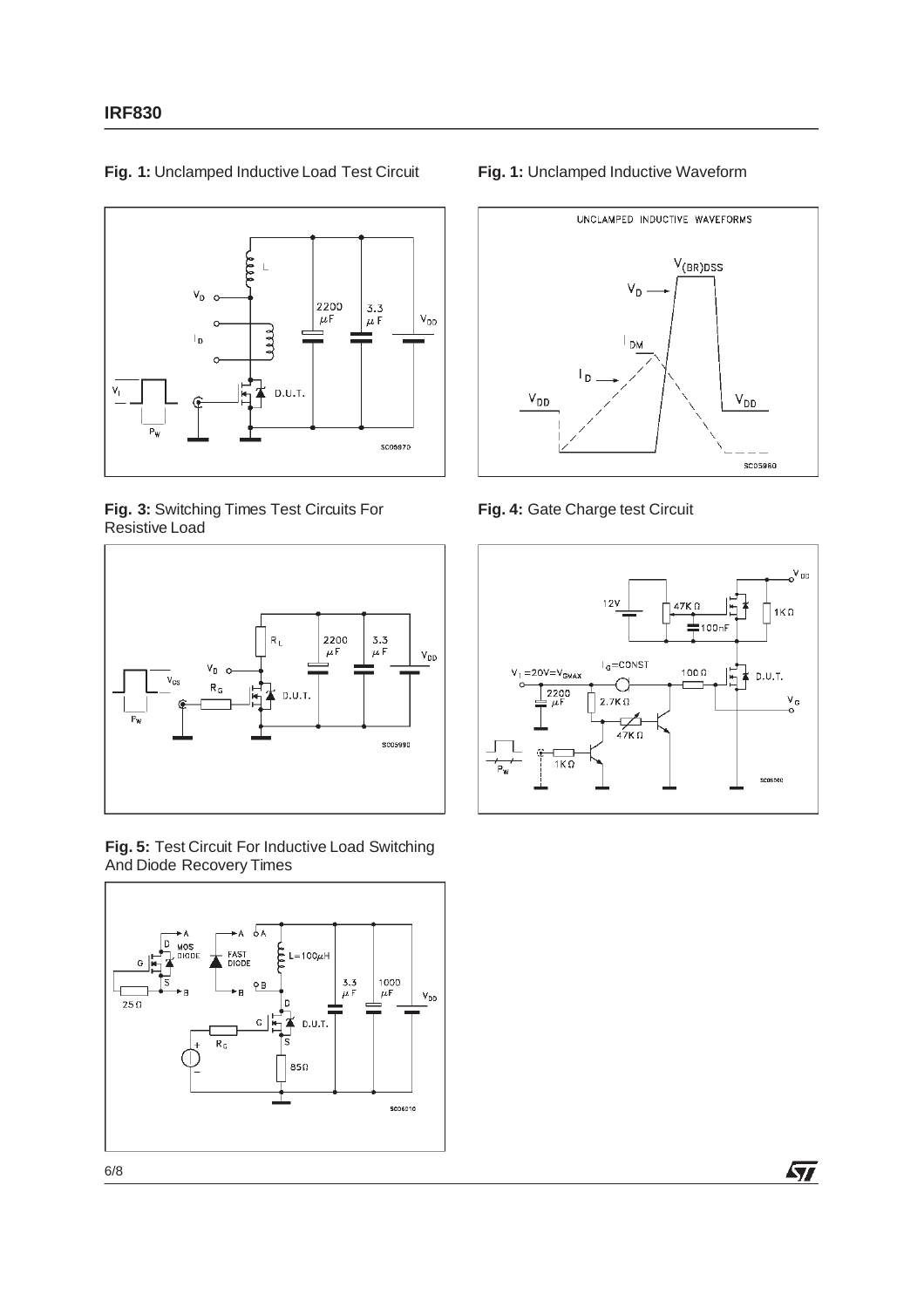| DIM.           |       | mm   |       | inch  |       |       |  |
|----------------|-------|------|-------|-------|-------|-------|--|
|                | MIN.  | TYP. | MAX.  | MIN.  | TYP.  | MAX.  |  |
| Α              | 4.40  |      | 4.60  | 0.173 |       | 0.181 |  |
| C              | 1.23  |      | 1.32  | 0.048 |       | 0.051 |  |
| D              | 2.40  |      | 2.72  | 0.094 |       | 0.107 |  |
| D <sub>1</sub> |       | 1.27 |       |       | 0.050 |       |  |
| Ε              | 0.49  |      | 0.70  | 0.019 |       | 0.027 |  |
| F              | 0.61  |      | 0.88  | 0.024 |       | 0.034 |  |
| F <sub>1</sub> | 1.14  |      | 1.70  | 0.044 |       | 0.067 |  |
| F <sub>2</sub> | 1.14  |      | 1.70  | 0.044 |       | 0.067 |  |
| G              | 4.95  |      | 5.15  | 0.194 |       | 0.203 |  |
| G <sub>1</sub> | 2.4   |      | 2.7   | 0.094 |       | 0.106 |  |
| H2             | 10.0  |      | 10.40 | 0.393 |       | 0.409 |  |
| L2             |       | 16.4 |       |       | 0.645 |       |  |
| L4             | 13.0  |      | 14.0  | 0.511 |       | 0.551 |  |
| L <sub>5</sub> | 2.65  |      | 2.95  | 0.104 |       | 0.116 |  |
| L6             | 15.25 |      | 15.75 | 0.600 |       | 0.620 |  |
| L7             | 6.2   |      | 6.6   | 0.244 |       | 0.260 |  |
| L9             | 3.5   |      | 3.93  | 0.137 |       | 0.154 |  |
| DIA.           | 3.75  |      | 3.85  | 0.147 |       | 0.151 |  |

## **TO-220 MECHANICAL DATA**



 $\sqrt{27}$